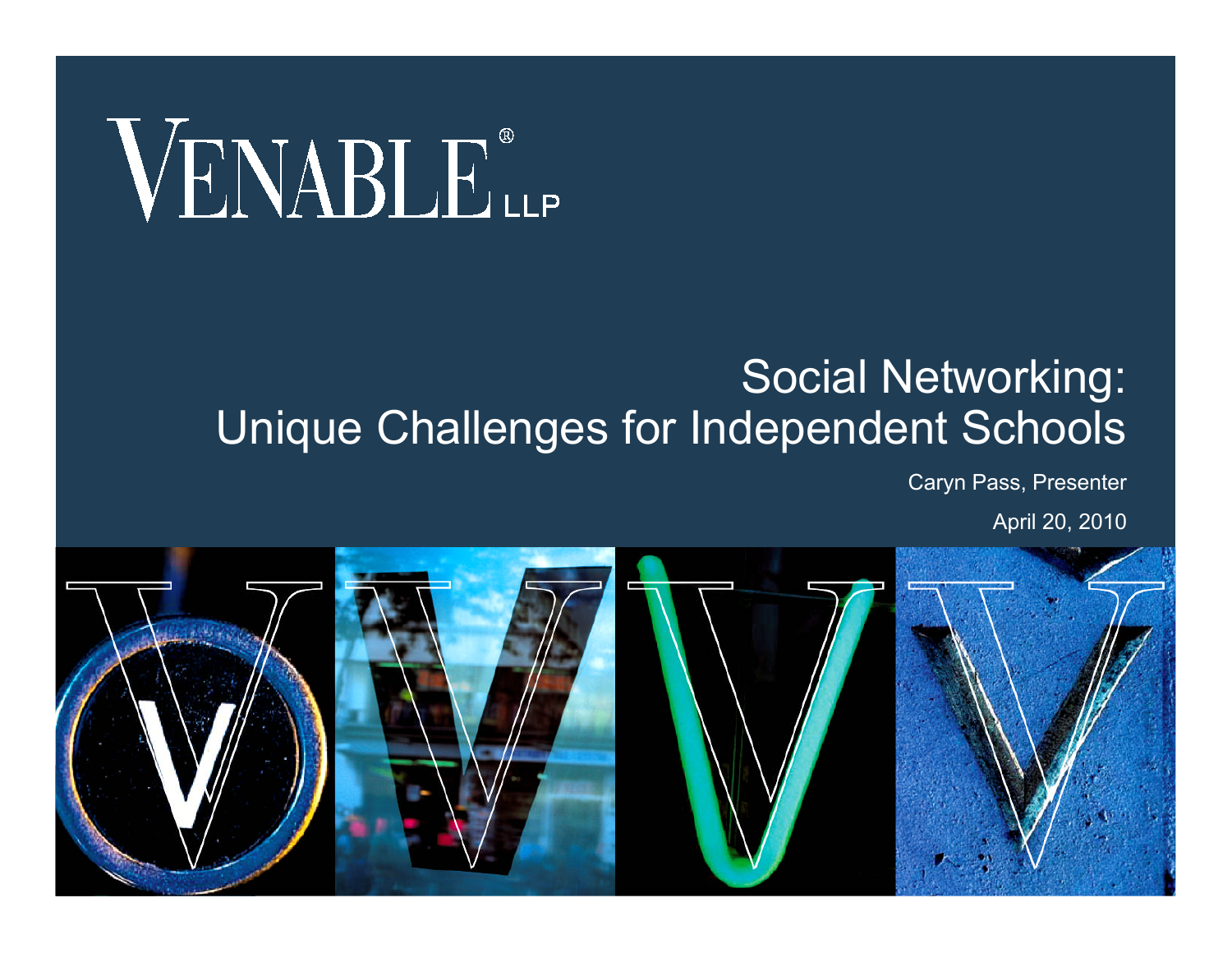### $\mathsf{VENABI}\,\mathbf{E}^*$

#### overview social networking

- new evolving area
- protection of all constituencies
	- students, faculty, staff, parents, donors, alumni, applicants (students and employees)
	- protection of school
- create systems limiting liability
	- consider experiences of all users
	- mission and culture of school
- **Example 20 Fembrace the technology** 
	- second nature for next generation of leadership

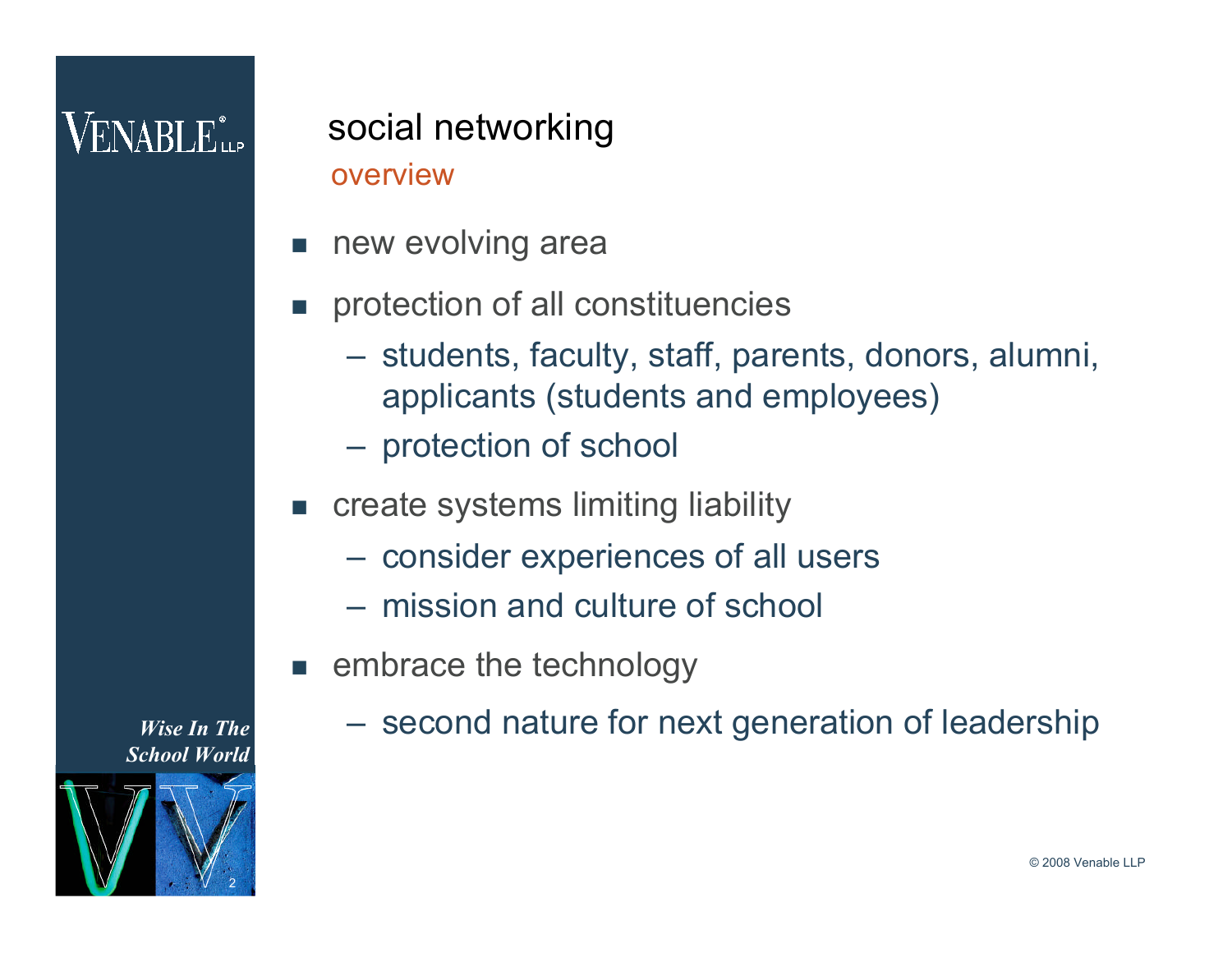### $\mathsf{VENABI}\,\mathbf{E}^*$

#### statistics

- new evolving area
- protection of all constituencies
	- students, faculty, staff, parents, donors, alumni, applicants (students and employees)
	- protection of school
- create systems limiting liability
	- consider experiences of all users
	- mission and culture of school
- **Example 20 Fembrace the technology** 
	- second nature for next generation of leadership

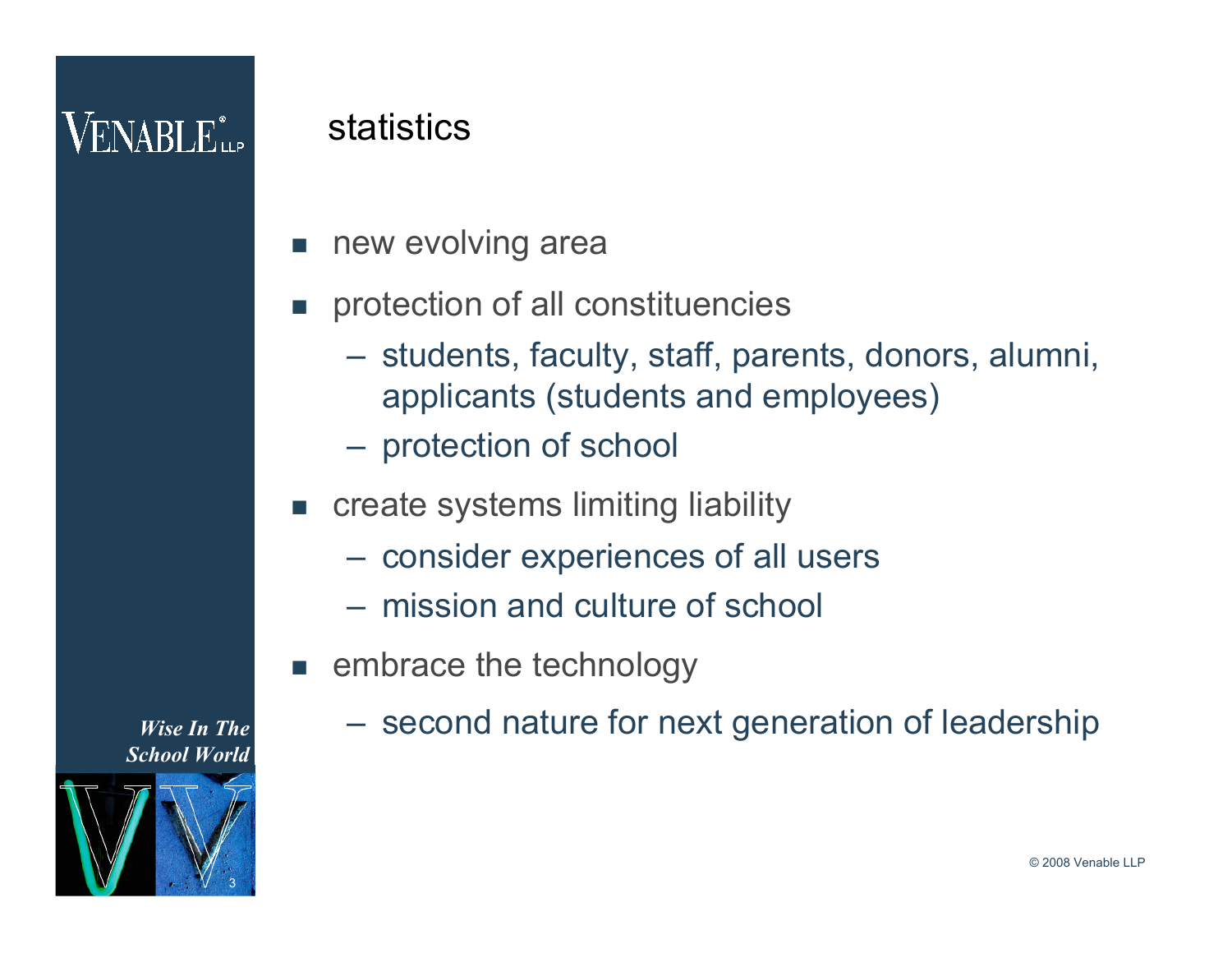### $\mathsf{VENABI}\, \mathbf{E}_{\mathsf{LP}}^*$

#### embrace the technology

- **EXECOMMUNICATEDY COMMUNICATEDY** method for current generations
	- accepted form of interaction; i.e. texting
- second nature for next generation of leadership
- communicating with students while maintaining role as educator
- **EX EXEDERI** especially difficult for educators who rely on same technology as students
	- Facebook since birth…

- 4
- **Used now by marketing, admissions, development**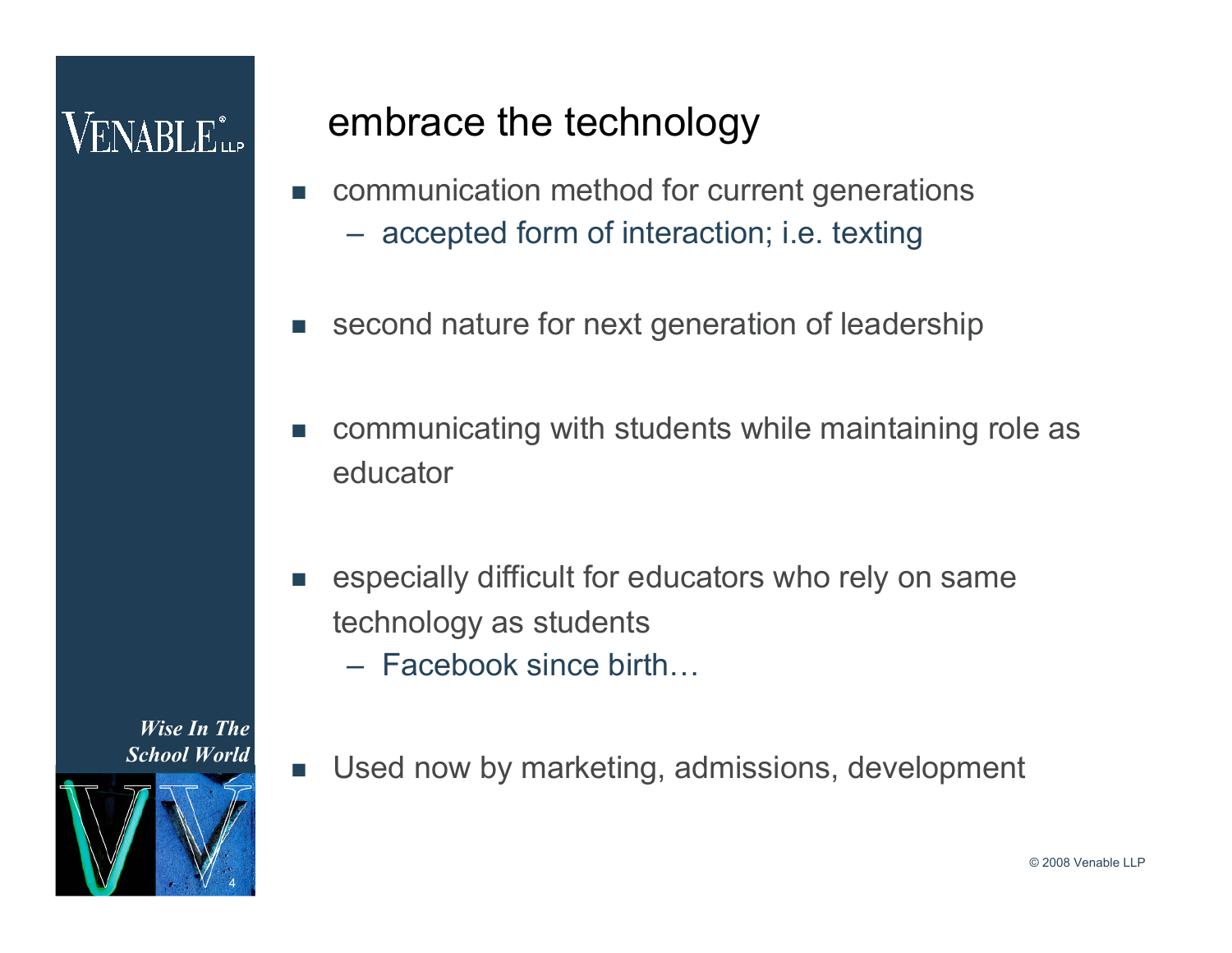### $\mathsf{VENABI}\,\mathbf{E}^*$

#### legal claims

- violation of state/federal statute or regulation
	- children's service reporting obligations
	- donor registration reporting obligations
- criminal conduct
	- sexting reporting
	- Internet child pornography reporting
- breach of contract
	- violation of promises specific or implied in written agreement
		- enrollment, employment or other contracts
- common law
	- established by court cases
		- negligence (privacy, defamation, supervision)
			- school had duty/failed to exercise duty/harm resulted from failure to exercise duty/obligation to compensate for resulting harm

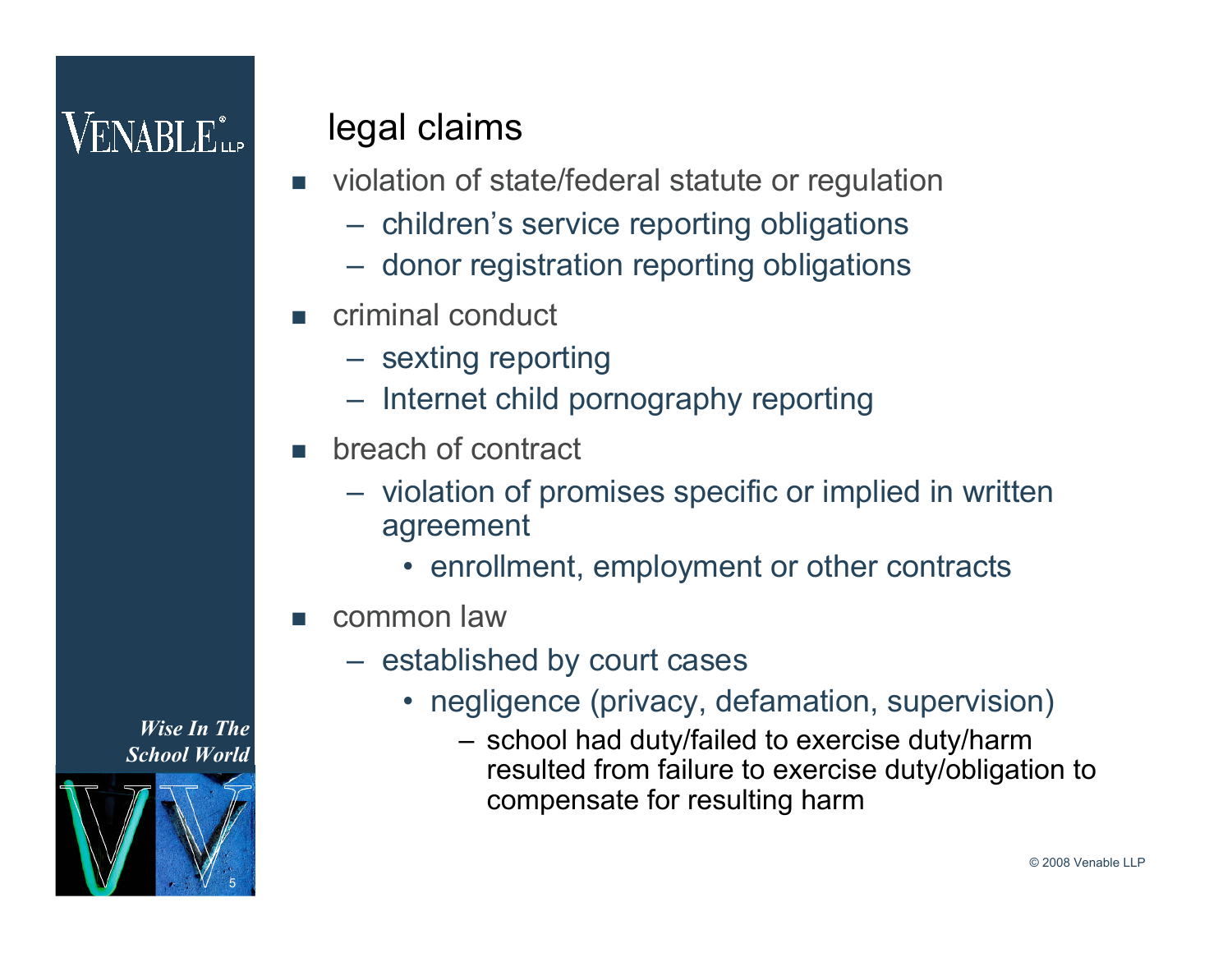#### foundation of philosophy considerations for approach

- boundaries
	- appropriate relationships
		- i.e. teacher/student
	- school's culture and philosophy
- notification of behavioral expectations
	- what school expects from
		- students, teachers, parents, community
- school sponsored technology vs. private use
- during "school" time only or also during "private" time
- using school technology or also using private technology

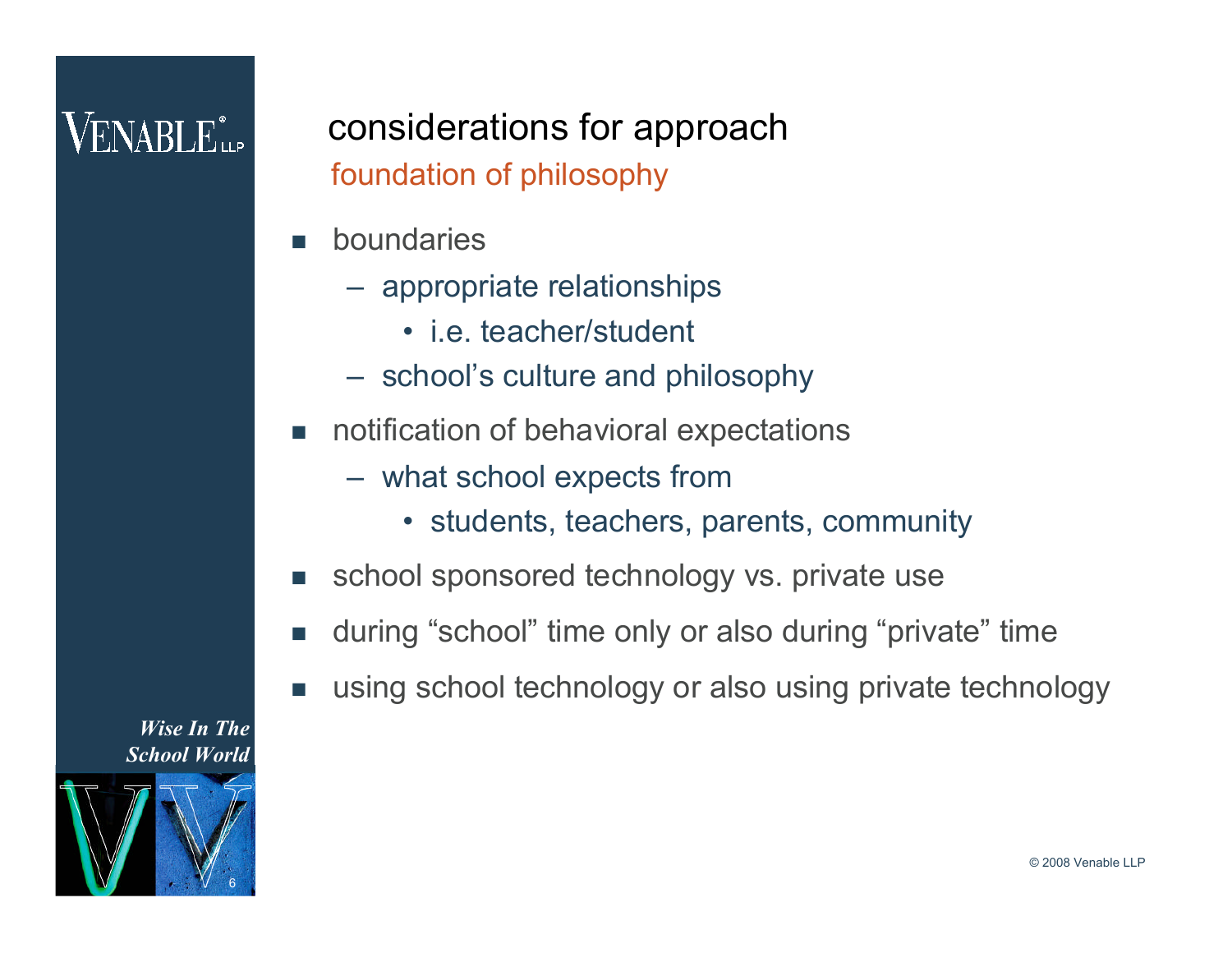### **VENABLE** LLP

### tools of the trade

social technology

- websites
	- school, employee, student website
- email
	- personal or school sponsored
- **n** youtube
- facebook
	- private or school sanctioned
- **u** twitter
	- private or school sanctioned
- cell phones
	- student or teacher
- **Dlogging**
- **n** instant messaging
- **Skype**
- **Formspring**

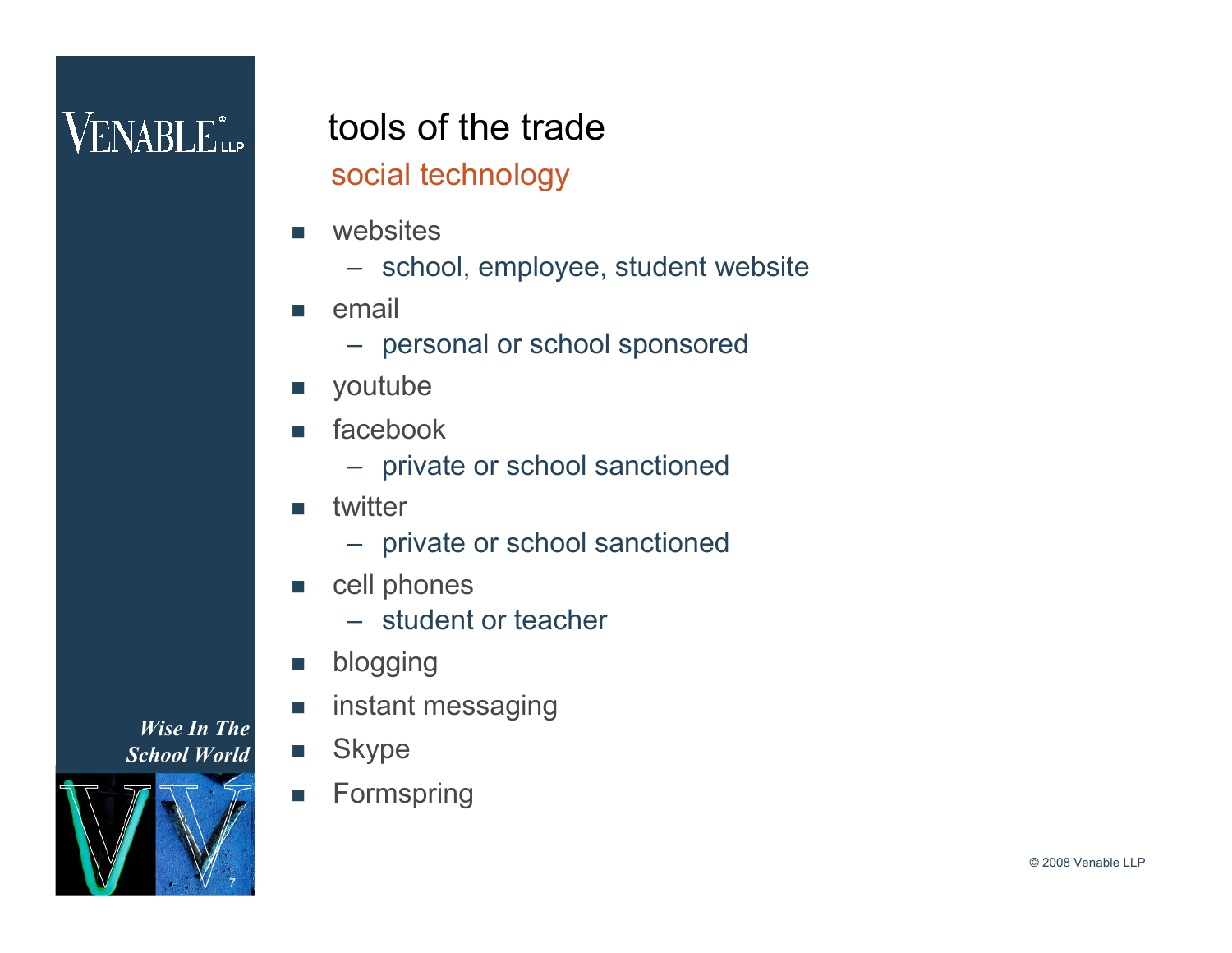### $\rm VENABI.E^{*}_{\mu\nu}$

#### student bullying

- breach of supervision of students filed by parent vs. school
	- student injury resulted from school's failure to supervise student
- tools used
	- facebook
	- texting on cell phone
	- posting on "social networking websites"
- protective measures
	- policies
		- discipline of students
			- clear and defined consequences
			- due process
			- when applied (24/7, private source)
		- reporting/investigation of allegations
			- obligations of reporting
			- by students, teachers
		- training of students/teachers

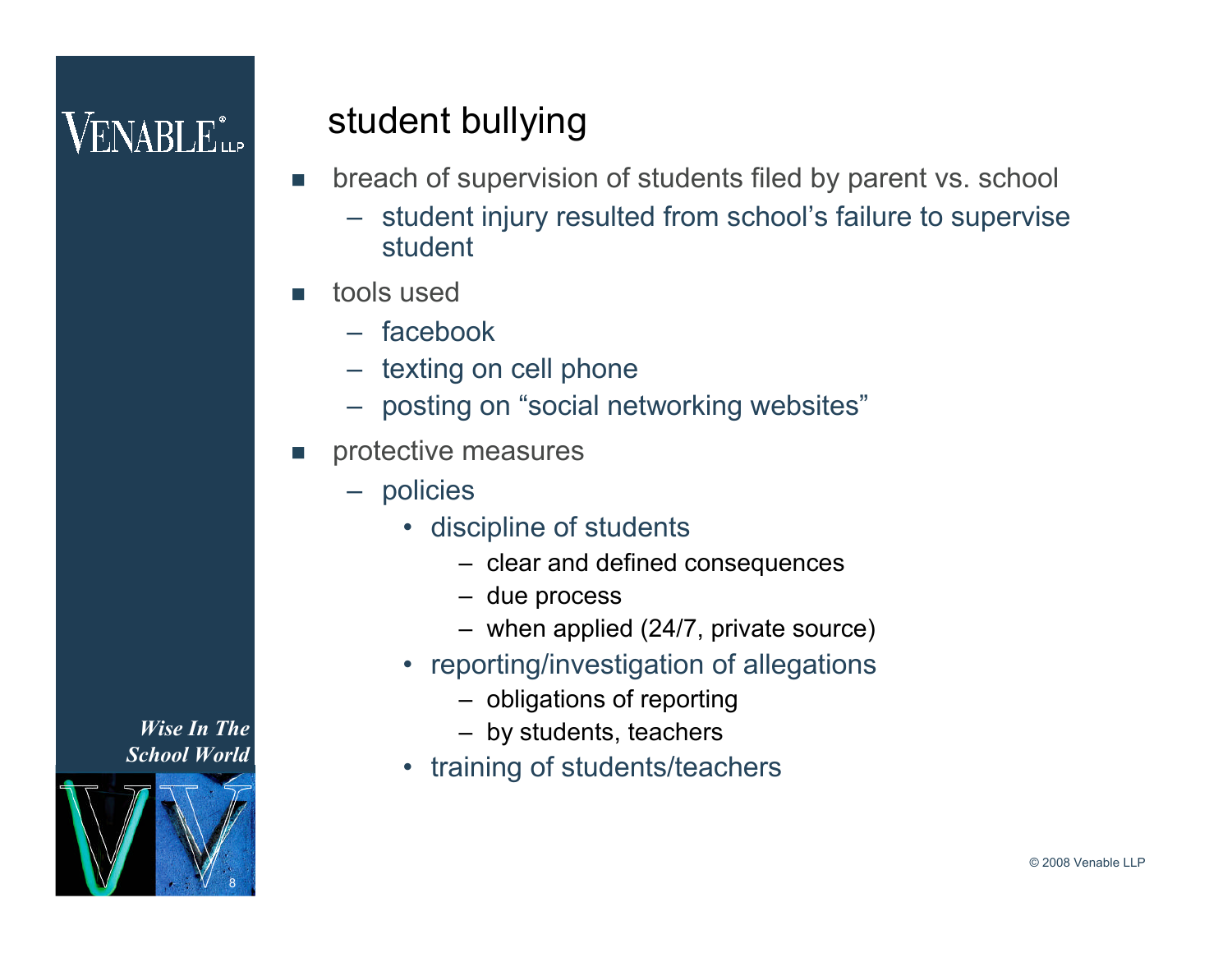#### what are they thinking? student behavior

- **nd** breach of contract by failure to follow provisions of enrollment document or student discipline code common college application reporting
- behaviors
	- sexting
		- must report to authorities
		- have "sext" maintained but not sent to school
	- facebook
		- posts
			- pictures engaging in prohibited activities
			- negative comments about teachers, school or other matters
			- banter inconsistent with values of school; i.e. racist misogynist
		- print copies of page
	- youtube videos of prohibited behavior
	- hacking school's website
	- emails of a threatening, violent or otherwise inappropriate nature

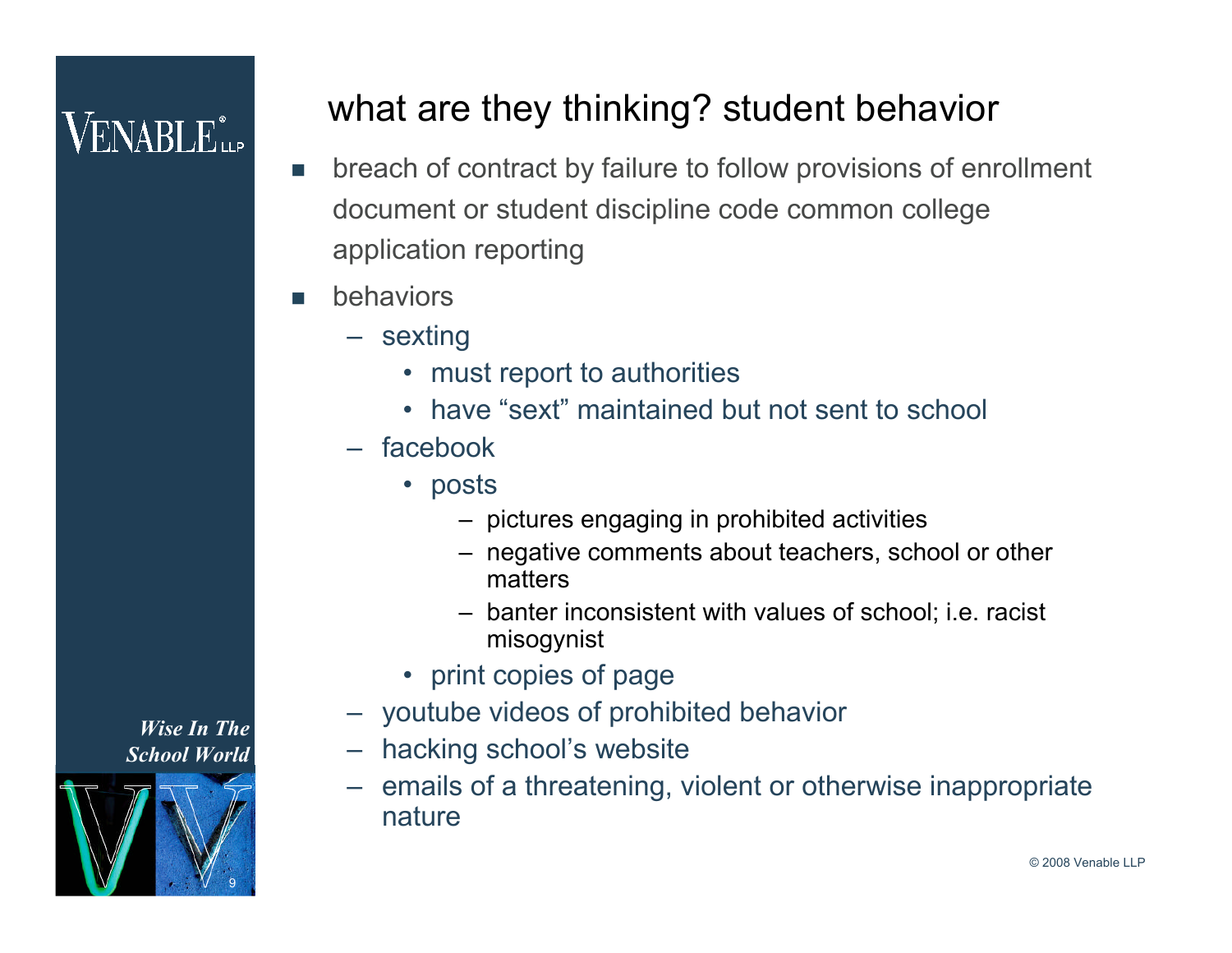# VENABLE<sup>®</sup>

#### what are they thinking? student behavior

- **discipline of students** 
	- student discipline policy
		- clear and defined consequences
		- due process
		- investigation procedure
		- expectations related to reporting of offences by others
	- code of conduct
		- when applied
			- during school or school activities
			- on campus
			- 24/7
			- summer/holidays
			- field trips
		- prohibited behaviors
			- drinking, drug use other behavior
			- "behaviors inconsistent with values of school"

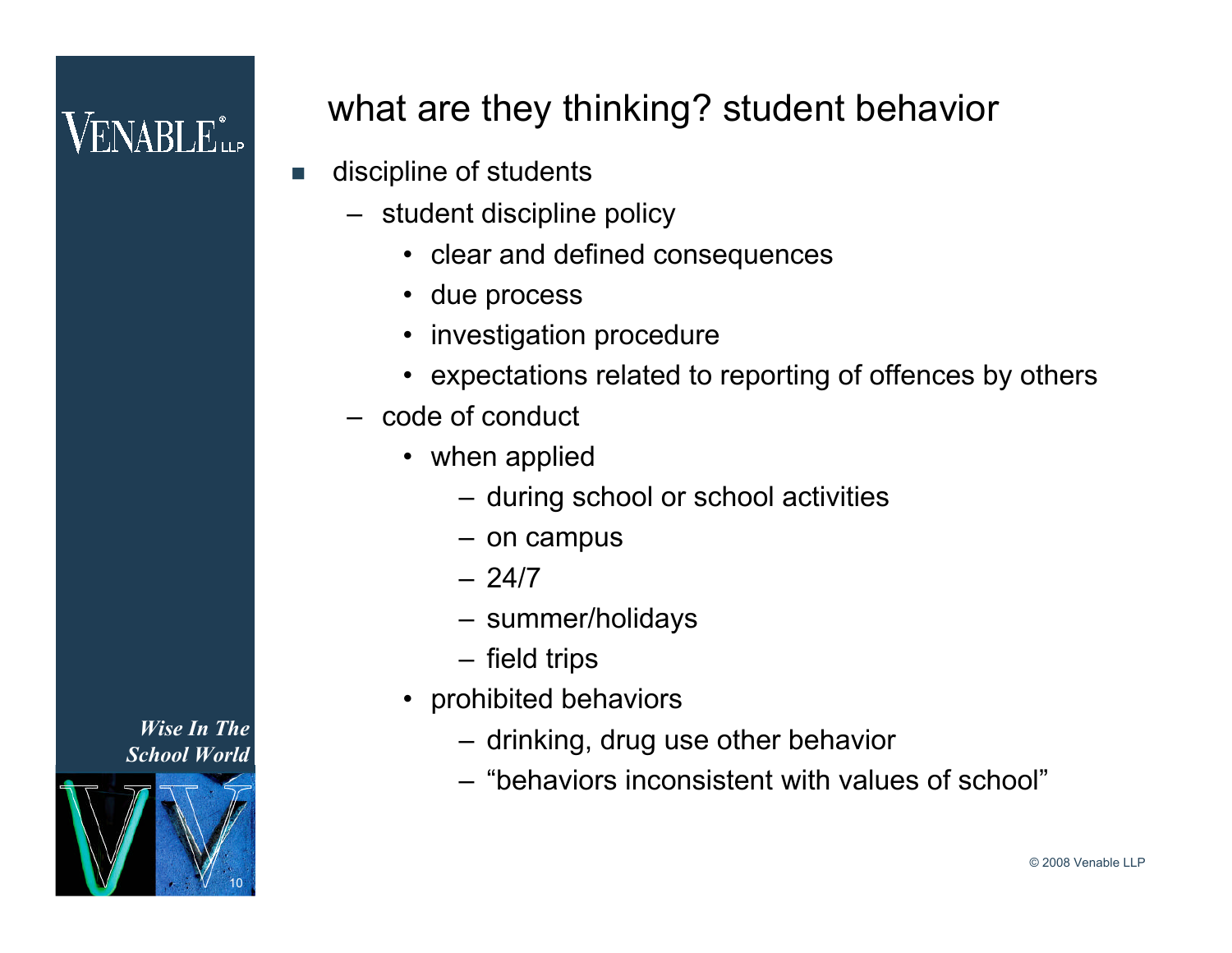#### teacher behavior with students

- school's failure to supervise teacher resulted in injury to student
- boundaries of relationship blurred
	- whose communication tools are appropriate?
	- often these are teacher's tools as well
- facebook
	- friending current or former students on personal account
		- student exposed to possibly inappropriate or personal information
		- teacher has access to student page and implied obligation to act on information obtained
- cell phone
	- when is use appropriate
	- calls vs. texting
- gaming
	- teacher participation and encouragement of student resulted in addiction of student

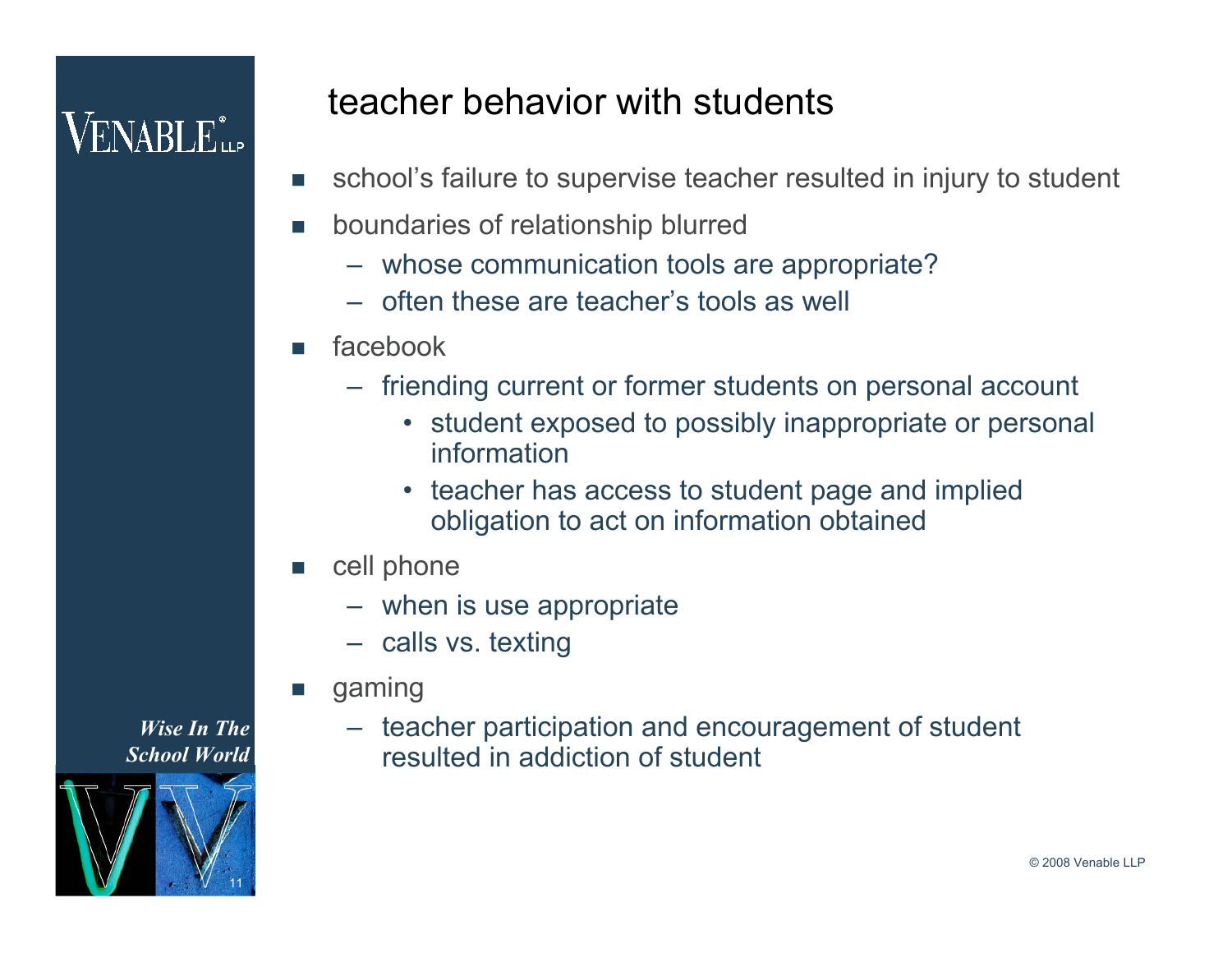#### teacher behavior outside of school

- school's failure to follow policies resulted in wrongful termination
	- breach of employment contract
	- discrimination based on protected category
	- violation of policies, procedures, handbook, past practice
- actions of teacher inconsistent with educator standards
	- websites
		- creation of inappropriate website
		- nature of after school employment
		- activity in existing websites (promotion of violence)
	- Google search results
		- information reflecting poor decision making
	- facebook
		- posting by self or others
	- yoyoutube postings
		- posted by employee or others

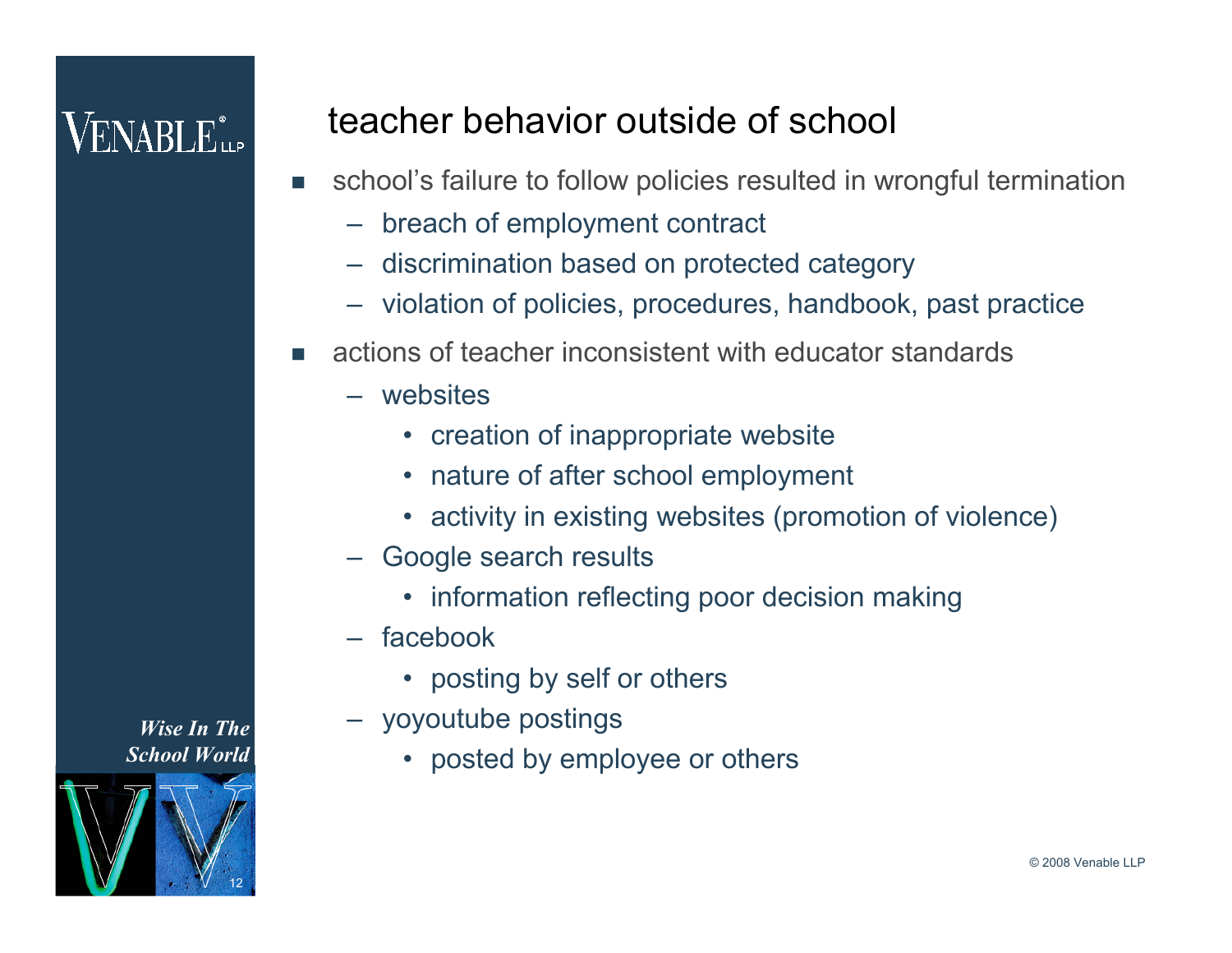#### teacher behavior impacts student performance

- failure to comply with representations in enrollment contract or other materials resulted in negative impact on student's performance
	- school representations
		- students treated in an equal and non-discriminatory manner;
		- supporting each member of the school community
- teacher's personal relationship with select parents resulted in preferential treatment of student
	- emailing parents from personal address
	- friending parents
	- providing cell phone number
	- posting pictures
- challenge:
	- employee/parents

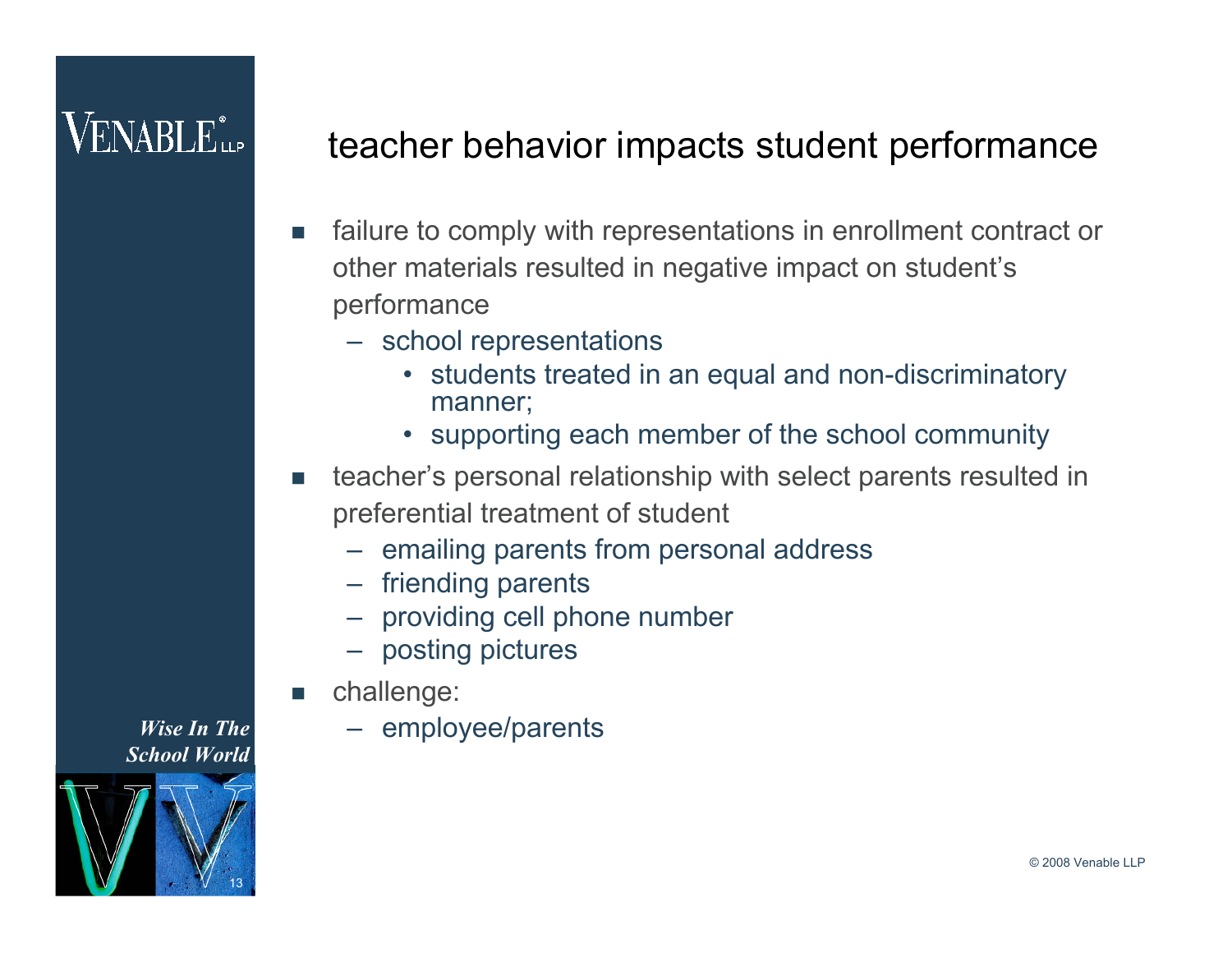#### privacy

- did constituencies have expectation of privacy
	- policies describing rights and appropriate expectations
	- liability to school for demanding waiver of privacy rights
		- demand use of teacher photo and stalker finds her and kills her
		- student abducted after access to picture on website
- was privacy expectation reasonable?
	- school posts student grades on website
- did school have valid cause to invade privacy
	- claims teacher was visiting pedophile sites during school day
- was the nature of the intrusion reasonable in light of the cause
	- balancing test

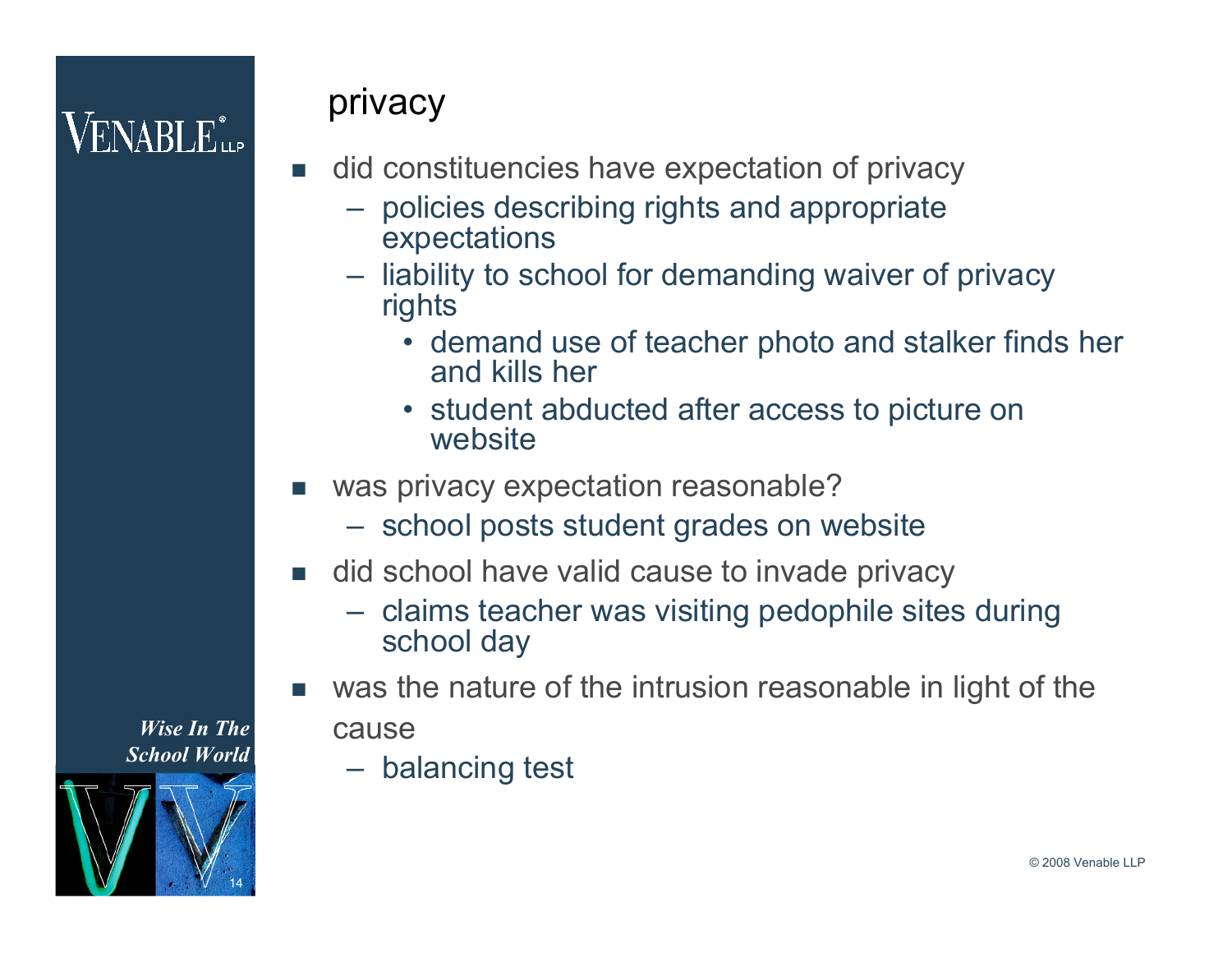# $\mathsf{VENABI}\,\mathbf{E}^*$

#### privacy concerns: student

- actions resulted in dissemination of confidential information or access to "protected information"
- student information
	- school or individual employee's use of photos, images and student work without permission resulted in dissemination of private protected information
		- school
			- obtain written permission from parent
			- website, promotional materials, newspaper and other media, facebook page
		- employee precluded from using such information for personal use
	- school monitoring resulted in breach of student privacy
		- webcam
			- installing webcam on student laptops without knowledge of family
		- student emails (school or personal)
		- student website use
		- facebook or demand for passwords or other access

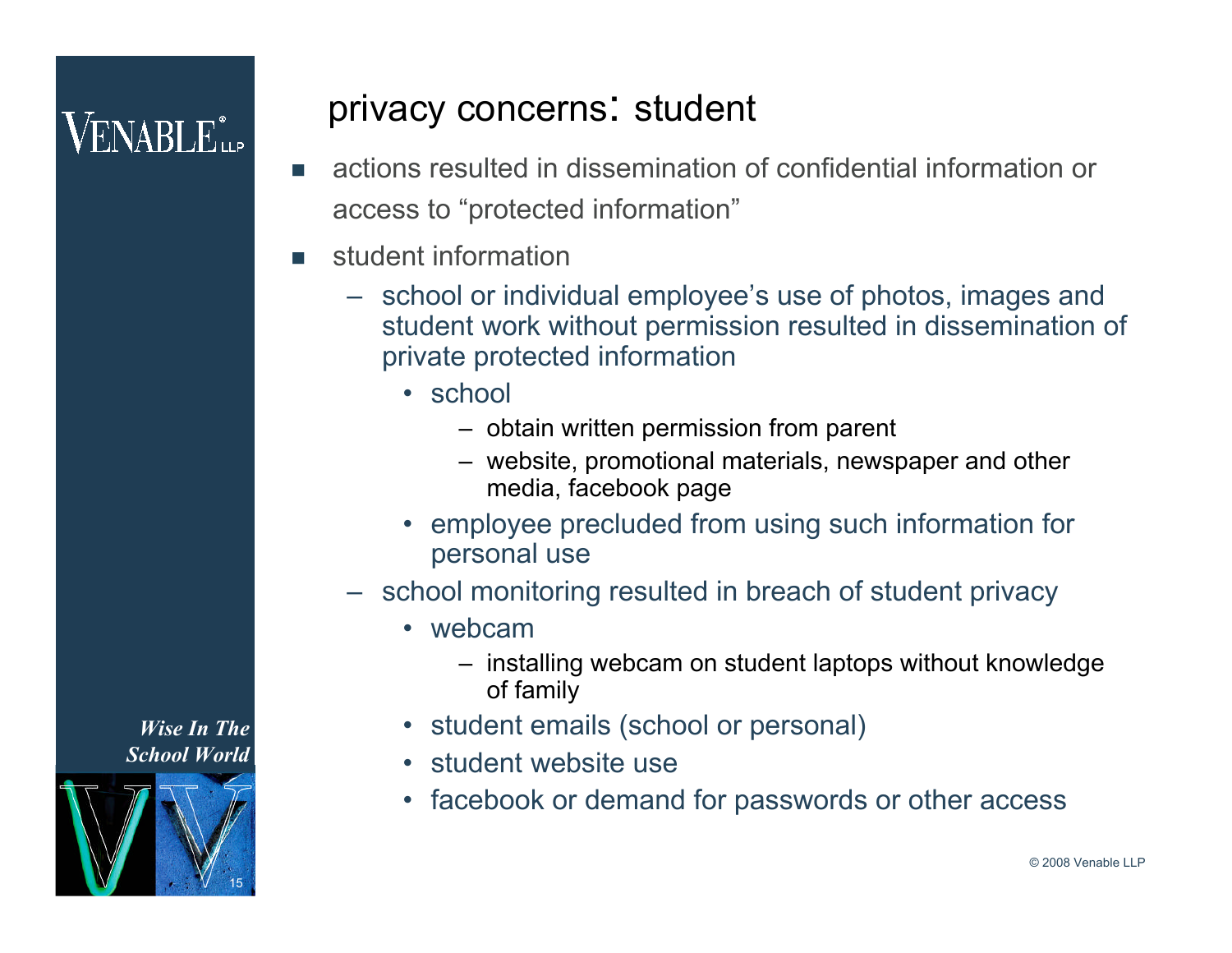#### privacy concerns: employees

- actions of school resulted in dissemination of confidential information or access to "protected information" of employees
- website
	- mandatory inclusion of pictures, phone numbers, educational history
	- potential claim of privacy or negligence
- employer access to
	- emails and websites visited
		- notify employee of privacy expectation
	- care to secure private financial and medical information of employee
		- social security number
		- salary and other information

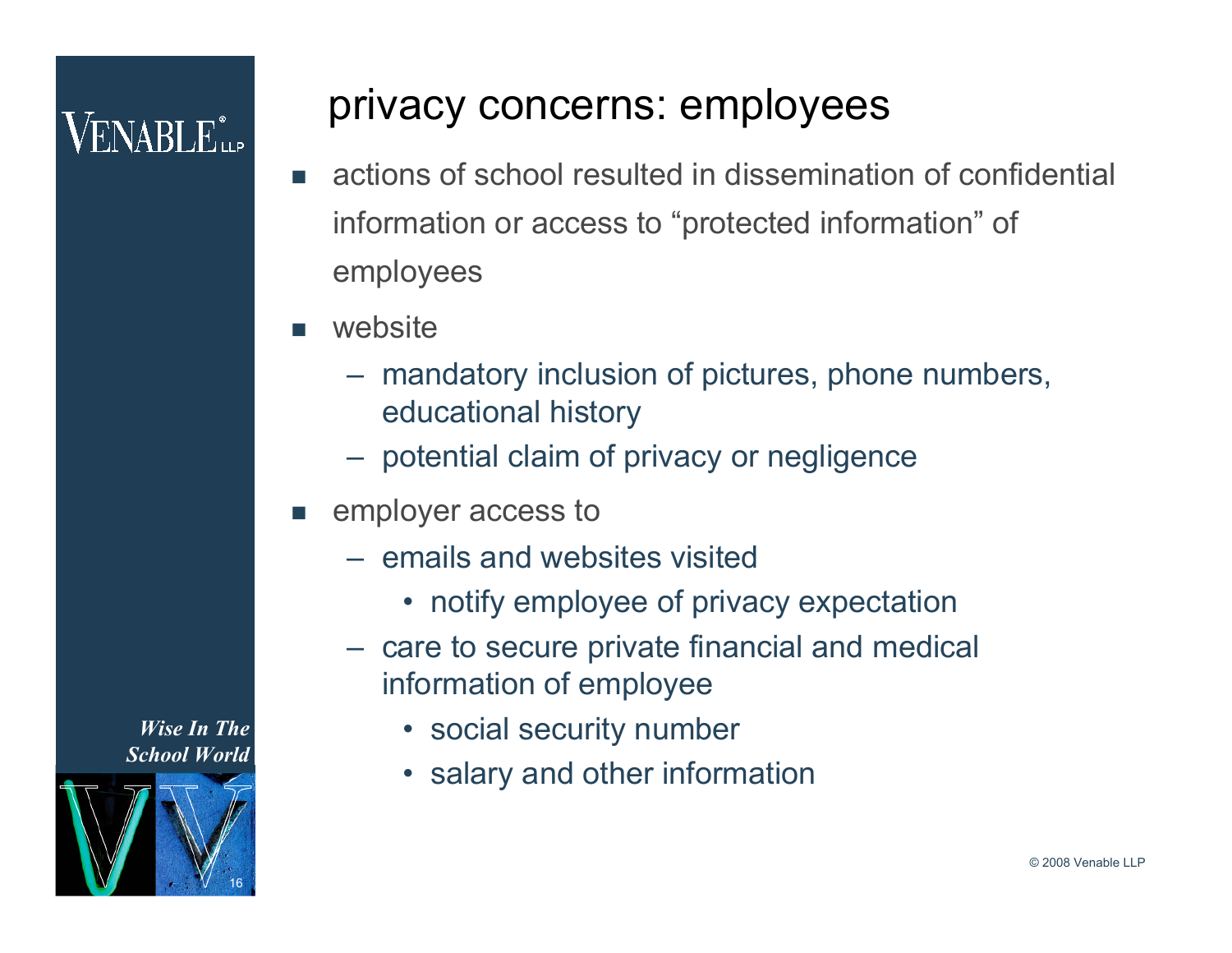#### development/marketing/admissions

- actions of school resulted in dissemination of confidential information or access to "protected information"
	- general rules
		- photos and likeness on promotional materials, websites, facebook must be authorized
		- giving and other contact information must be authorized
		- parent contact data not be distributed or sold for solicitation purposes
- Facebook and twitter
	- GREAT CAUTION IN POSTING
	- official representation by school
- email
	- permission from email recipient
		- provide opt out language, assure removal
- website and promotional material clear and honest
	- detrimental reliance and bases of failure to educate
		- i.e. students playing lacrosse when school lacks team
- register with state agencies if soliciting through email or other electronic communication

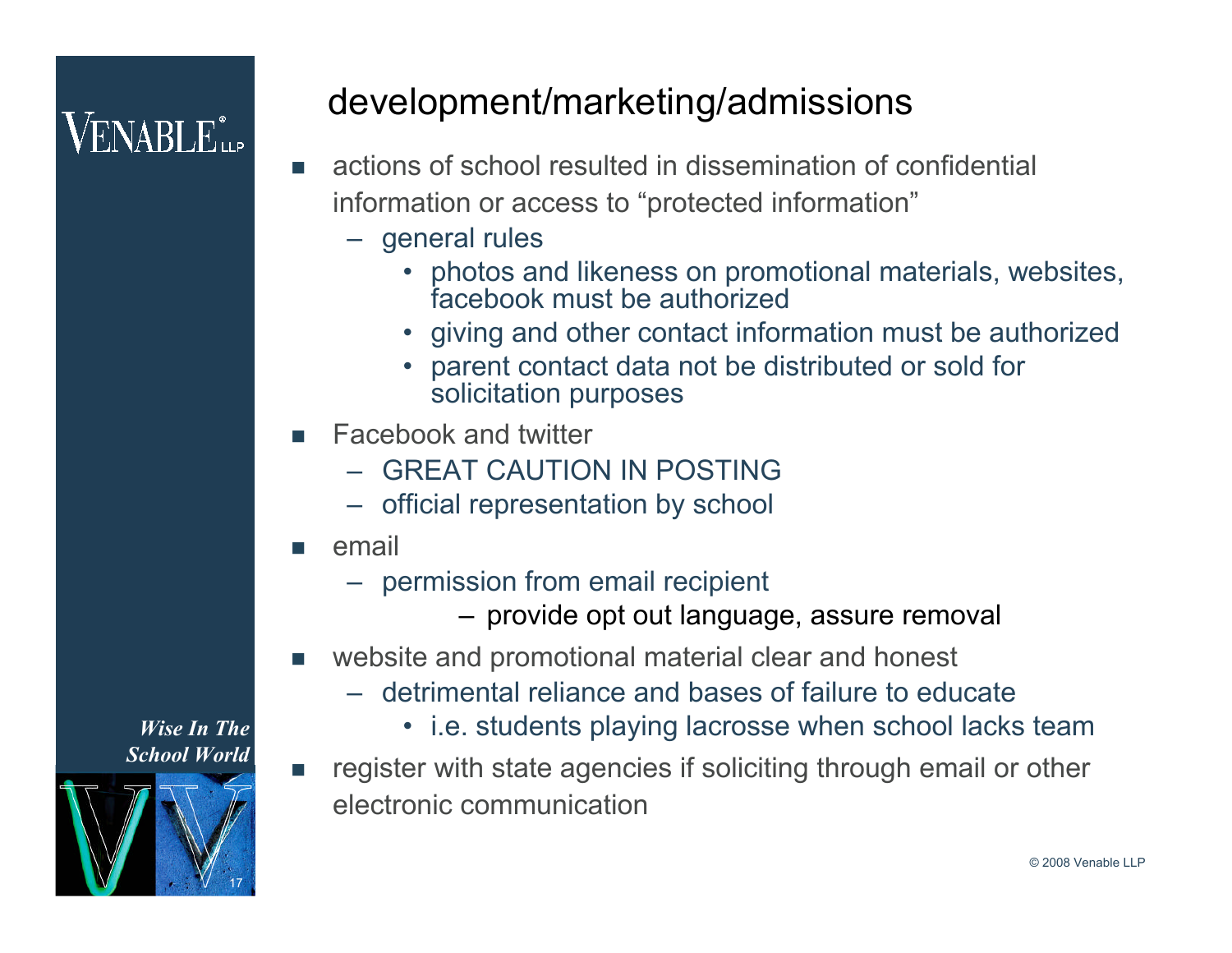# VENABLE"...

#### document and policy review

- employee handbook
	- code of conduct
	- use of student images
	- technology and proper use
	- discipline and termination provisions
- employment contracts
	- grounds for termination
	- standards of behavior
- student (parent) handbook
	- technology and proper use
	- code of conduct
	- disciplinary procedure
	- notice to college and university of discipline
	- bullying policy

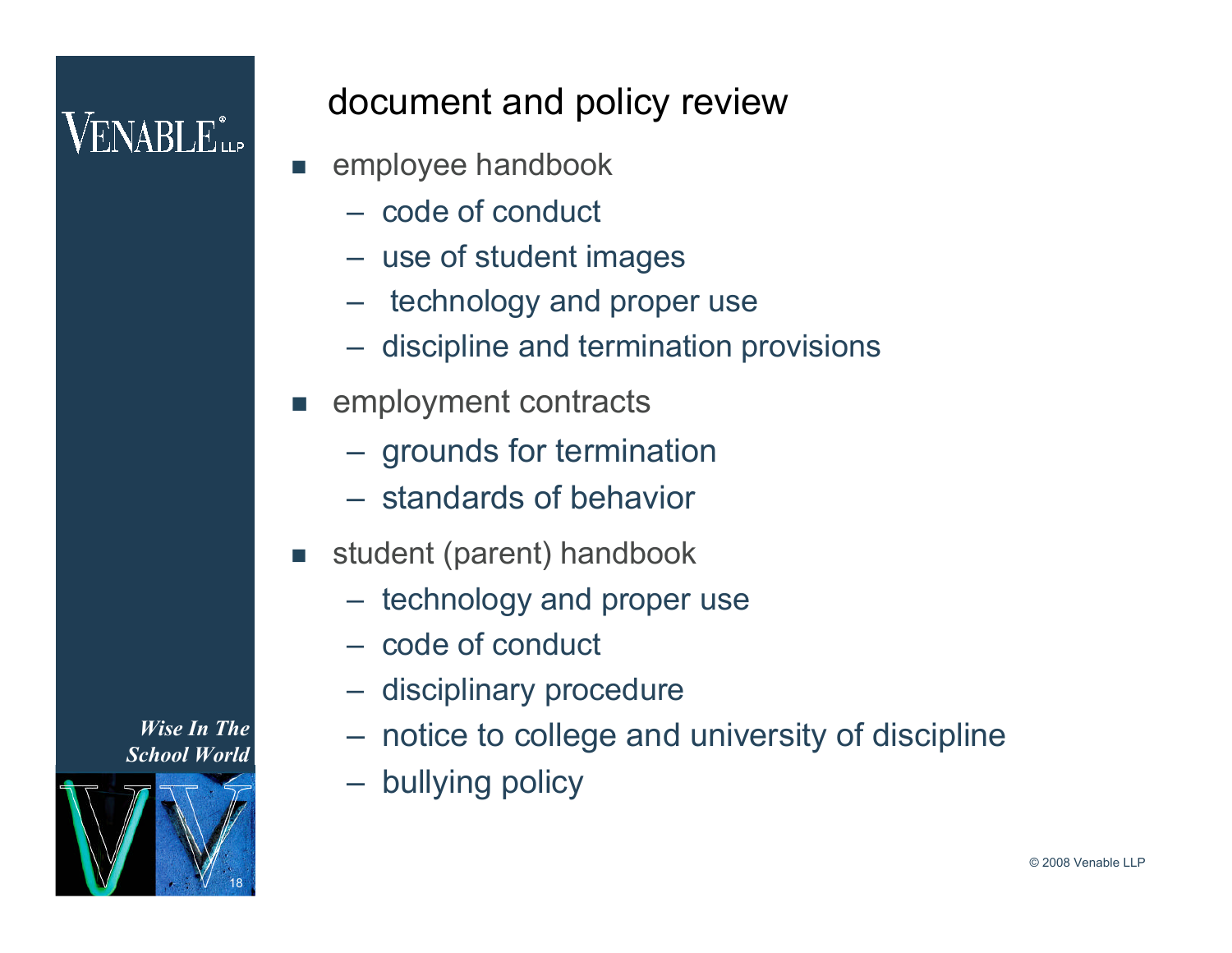# VENABLE"...

#### document and policy review

- **E** enrollment contract
	- student code of conduct
	- grounds for discipline
	- impact of removal on tuition
	- notice to college and university of discipline
- **D** bullying policy
	- reporting policy and procedures
		- employee obligations
	- investigation procedure
		- follow up with parents and other parties
	- discipline standards
- IT
	- portal access policy
	- security policy
	- e-commerce policy
	- red flag
	- monitoring of emails/ web site usage

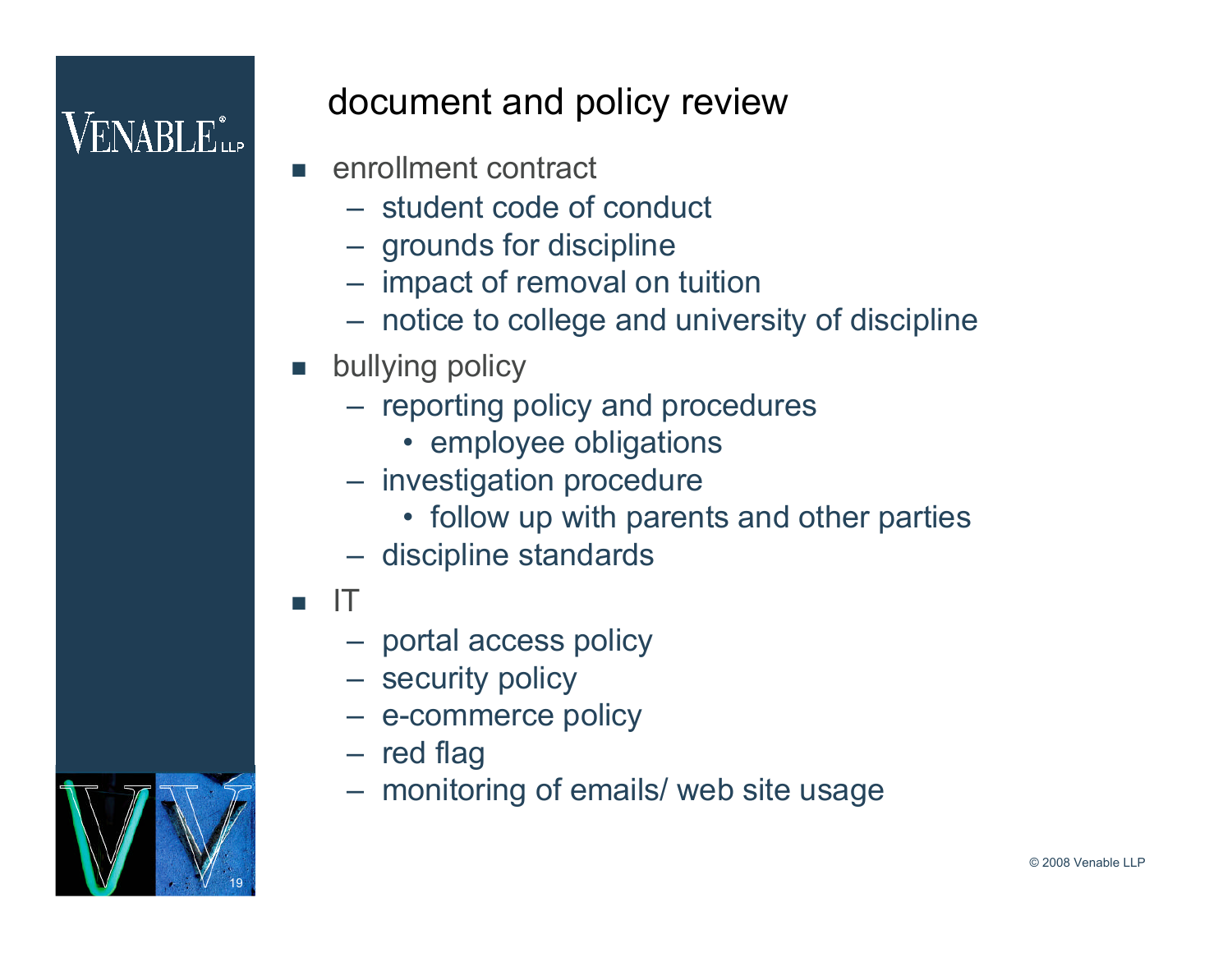# VENABLE<sup>®</sup>LLP

# the road ahead is bright

© 2008 Venable LLP

*Wise In The School World*

20